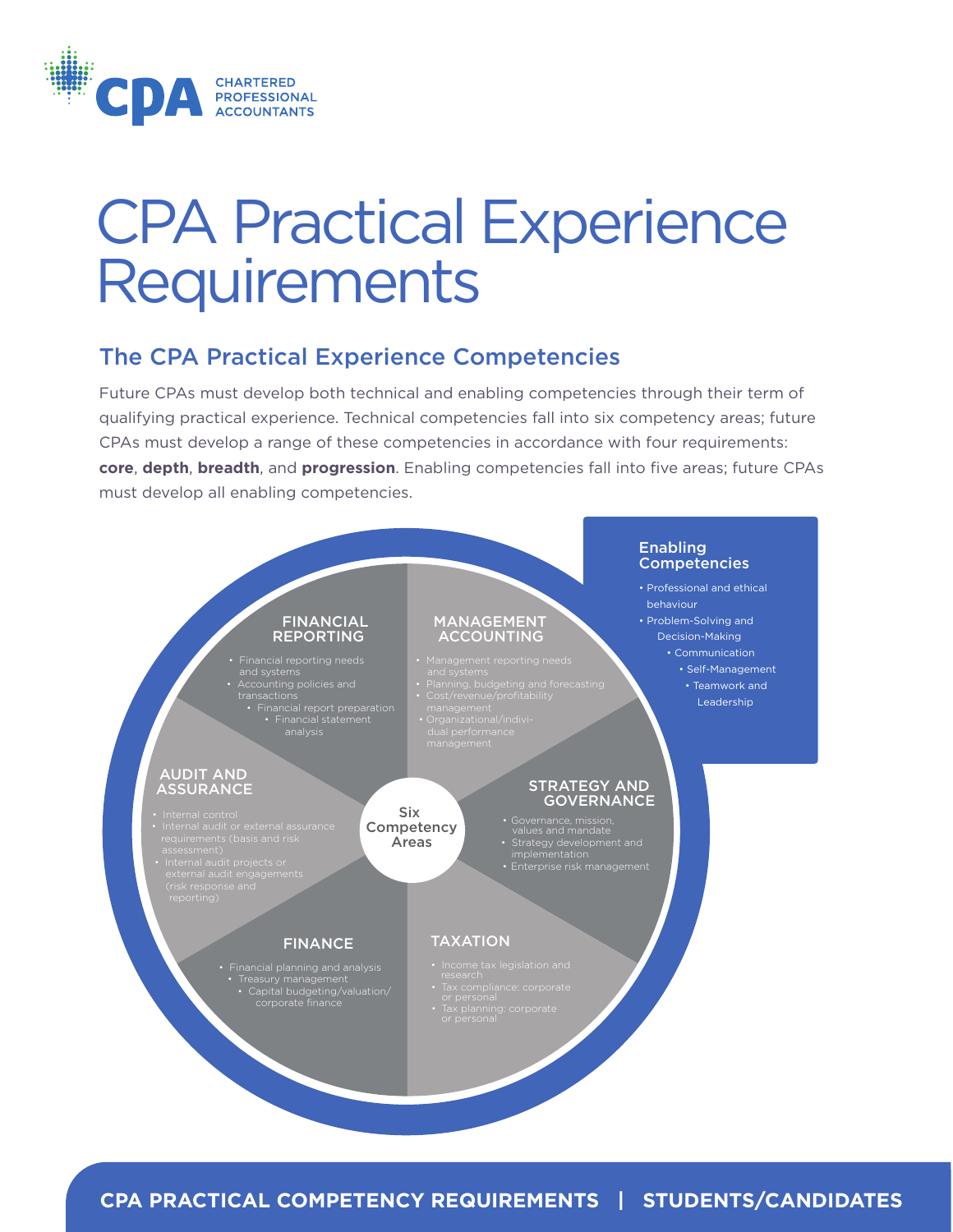# Technical Competency Requirements

Each competency area comprises three or four competency sub-areas. A future CPA must achieve a minimum number of competency sub-areas to achieve the core, depth and breadth requirements. Competency sub-areas are developed over time based on the future CPA demonstrating competency statements that make up each sub-area.

### Core

• Future CPAs must gain proficiency in any three competency sub-areas in Financial Reporting and/or Management Accounting to at least Level 1 proficiency.



### Breadth

- Future CPAs are required to gain proficiency in at least eight competency sub-areas.
- At least four sub-areas must be gained at Level 2 and the remaining at Level 1.



# **Depth**

- Future CPAs must gain proficiency in all of the competency sub-areas of one discrete competency area.
- At least two of the competency sub-areas must be at Level 2 proficiency; all others at Level 1.



# Competency Statements

Below is an example of the competency statements for the 'Financial Report Preparation' sub-area within Financial Reporting

#### Level 0

Verify mathematical accuracy of the financial statements and note disclosures.

#### Level 1

Explain financial statements, including note disclosures.

#### Level 2

Analyze/prepare financial statements, including note disclosures.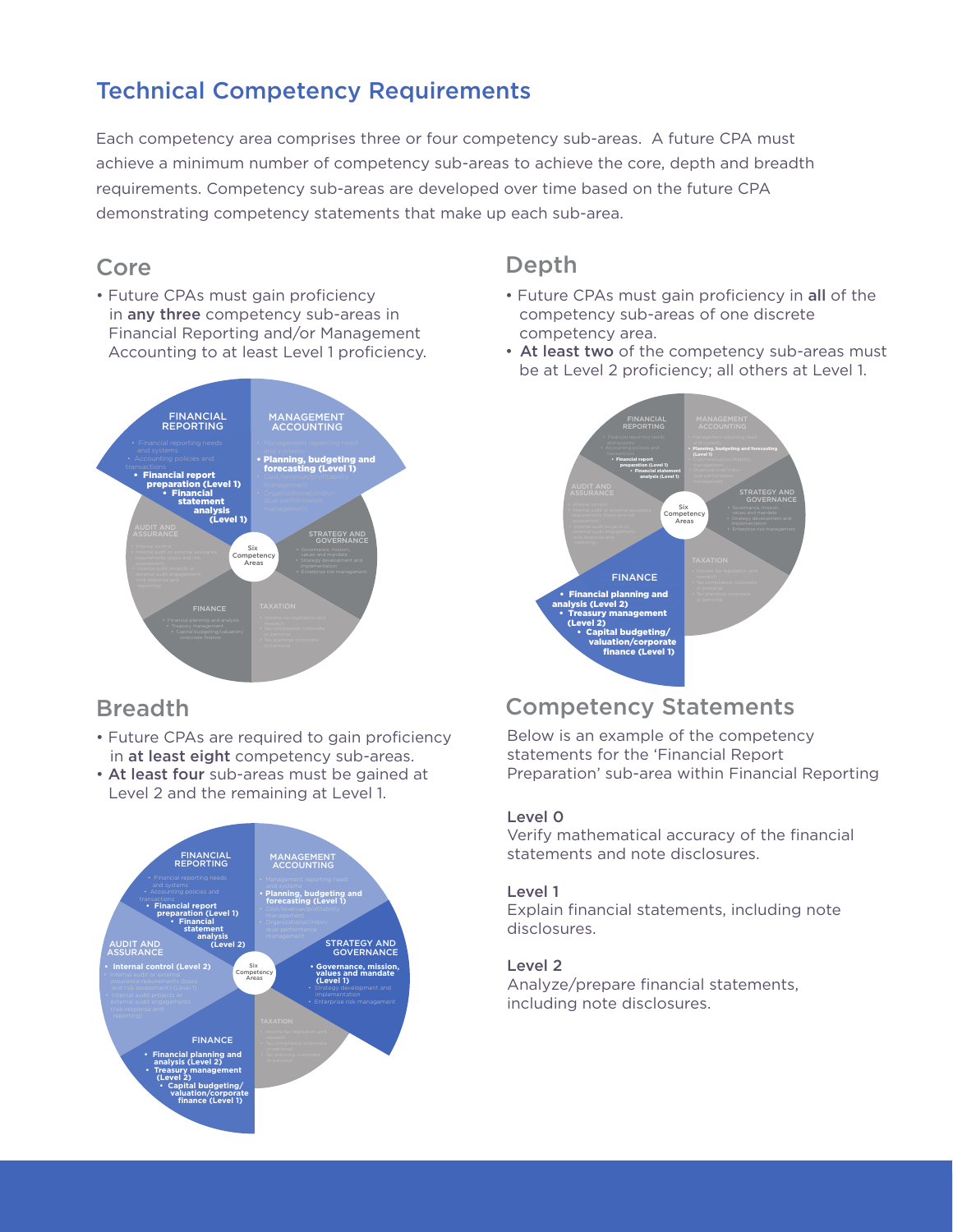# Understanding 'Progression'

The idea of 'progression' of the future CPA is embedded in required competencies. At the start of the practical experience term, work is largely confined to retrieving and comprehending information. As further experience is gained, it begins to develop into analysis and, by the end of the practical term, the ability to make effective decisions and problem solve, as well as take on increasingly complex and less routine work.



\*Based on the Cognitive System in The New Taxonomy of Educational Objectives by Robert J Marzano and John S Kendall, Second Edition (Thousand Oaks, California, Corwin Press, 2007).

# Proficiency Levels

Future CPAs are not expected to demonstrate achievement of all technical competencies, but must achieve a selection at both Level 1 and Level 2 requirements as defined by breadth, depth and core requirements described previously.

Complexity, circumstance and autonomy determine the level of proficiency. Generally, the proficiency level increases as complexity and autonomy increase and/or as routine work decreases.

**Level 0** is experience at a purely administrative or clerical level.

**Level 1** is experience at a professional level, but lower than expected of a newly-certified CPA. This can include tasks which are routine in nature, of a low level of complexity and/or executed with a lower level of autonomy.

**Level 2** is the experience level expected of a newly-certified CPA. Completed tasks can be both complex and undertaken with autonomy. Highly complex tasks undertaken with a moderate level of autonomy may also count as Level 2 experience.

#### Illustrative Example

#### Financial Report preparation technical competency sub-area

For this competency sub-area, Level 0 is defined as administrative support, Level 1 is defined as explaining financial statements, and Level 2 is defined as preparing financial statements – these examples show you how to adjust for complexity/circumstance and autonomy:

- a) Assist in preparing financial statements, including some complex transactions.
- b)Assist with preparation of a compilation.
- c) Prepare a compilation.
- d) Prepare financial statements with notes including some complex transactions.
- e) Prepare sections of financial statements and notes, including highly complex areas.